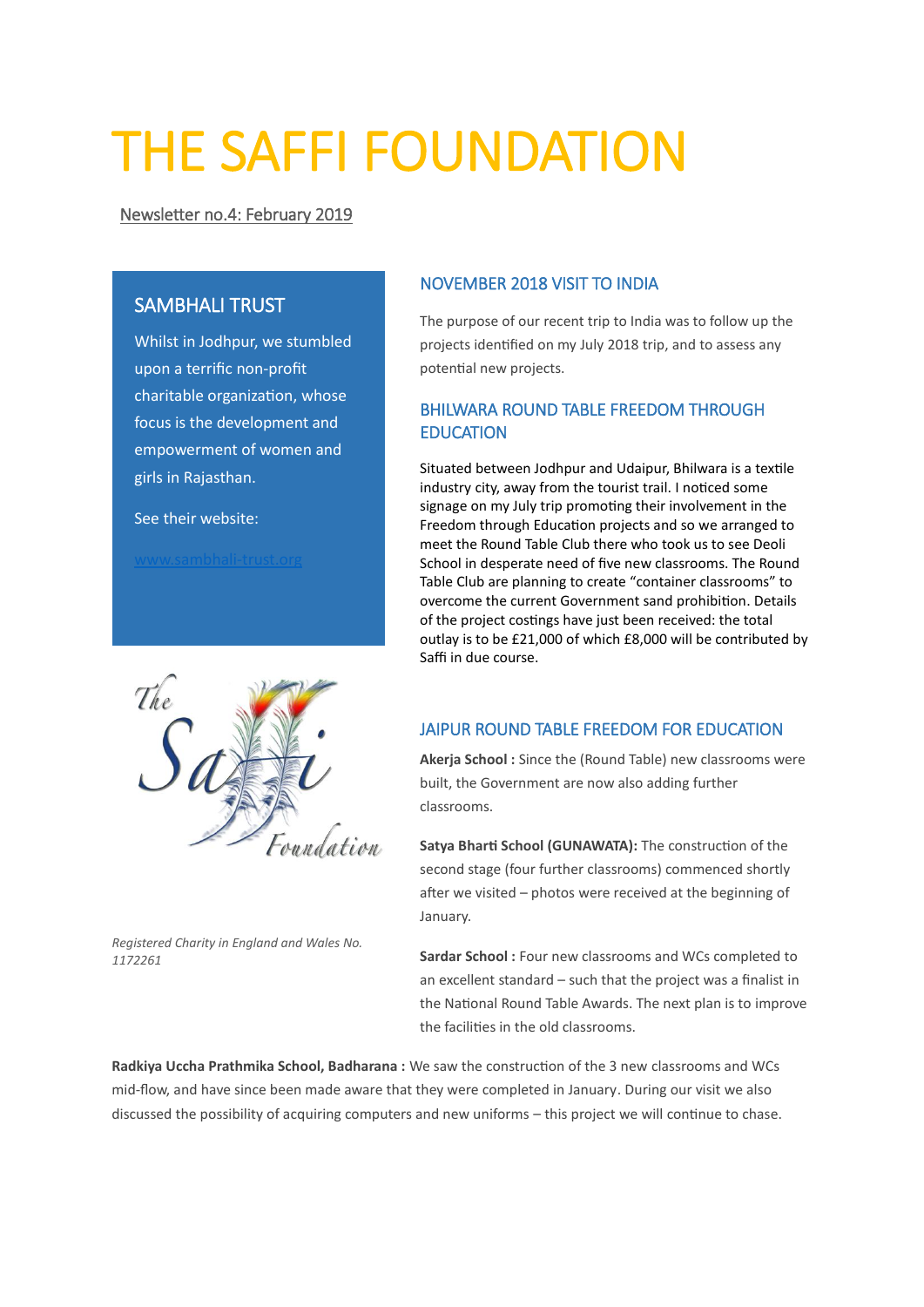#### i-INDIA, JAIPUR

On this occasion we were taken to see two slum camps supported by i-India – the most shocking conditions you could ever imagine. I-India provide a hot meal 6 days per week, health care (a volunteer Doctor visits once per week, informal education, a daily shower, counselling and vocational training.

There are in total 27 such slums in Jaipur lived in by 3,000 children. A large percentage of the adults drink heavily and many are involved in criminal activity. Some children are removed and taken to shelter homes.

At the annual review of the Saffi donation to i-India, it was decided to increase the figure to \$20,000 which was sent in December 2018.

#### UDAIPUR ROUND TABLE FREEDOM THROUGH EDUCATION

Pahada School : During our November visit we attended the Inauguration Ceremony of the newly completed classrooms – to include cutting of the ribbon across each doorway! In January the internal decoration and installation of the furniture was completed too.

**Varada School:** The second option, as reviewed in our last Newsletter, was finally chosen as their new project, and, eventually (only in the last week), after much chasing from our end, a detailed proposal was submitted. The total outlay for three new classrooms will be approx. £28,000, of which Saffi have agreed to fund £16,000.

#### JODHPUR ROUND TABLE FREEDOM THROUGH EDUCATION

**Jhalamand School :**This school is still over-crowded. Jodhpur Round Table would like to build additional new classrooms. Full proposal details are still awaited.

**Vishust Puru School, Shastri Nagar :** This project (three new classrooms) was underway at the time of our visit, and was fully completed at the end of January.

#### JODHPUR – Other projects:

**Bal Basera & Bachpan Home for HIV children :** The land acquired for the new build is now under legal dispute but they appeared confident that it would be resolved. Since then ,another parcel of land has been offered by a donor. Saffi continues to pay the monthly running costs of the Girls Wing (Bachpan).

**Miranda School :** We visited Miranda School on the day of Children's Day, a day of celebrations in honour of Nehru's birthday. You will be proud to hear that we won the Teacher's Race!!

**Sambhali Trust :** By chatting to the Manager of a hotel/restaurant, we came to know of this charity which appeared to be very well run and had a number of western volunteers assisting some of whom we met and their experiences further boosted our confidence in their work.